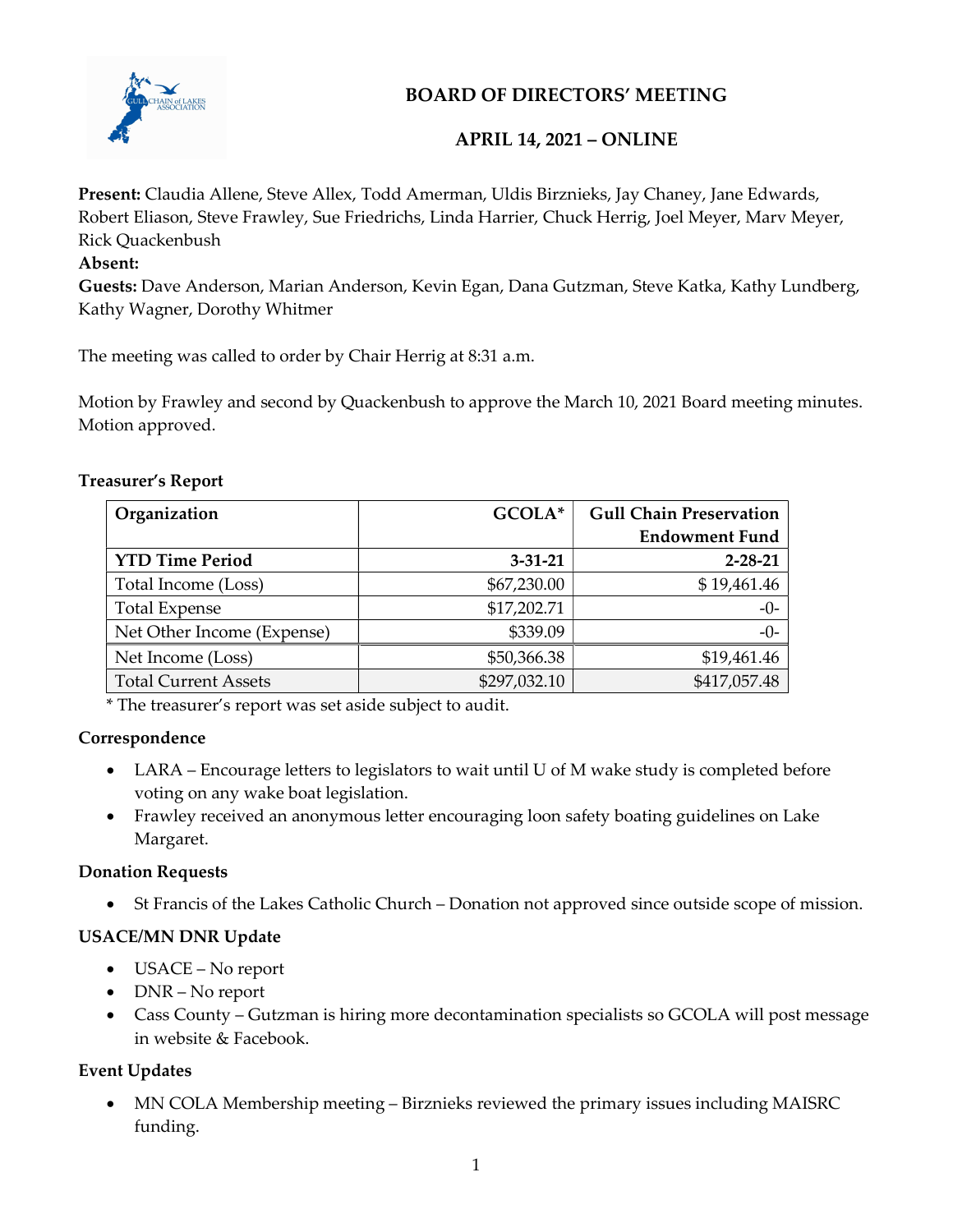

# BOARD OF DIRECTORS' MEETING

## APRIL 14, 2021 – ONLINE

## Gala Committee

 Edwards outlined decisions made by the committee including the dinner option, schedule of events and changing the raffle from a trip to two electric bikes. Raffle tickets will be \$20 per ticket instead of \$100. Motion by M. Meyer and second by Chaney to set the Gala ticket price at \$55 per person. Motion approved.

## City of East Gull Lake Proposal

 Whitmer presented a proposal to amend the City of East Gull Lake Land Use Application to include a requirement to take the GCOLA Score Your Shore Assessment. Motion by Herrig and second by Allene to support the proposal. Eliason will prepare a letter of support to accompany the proposal when delivered to the City.

## Annual Meeting

 Herrig announced the annual meeting will be held on August 4 at 7 p.m. via Zoom. The agenda will be the same as last year. Friedrichs will setup a planning meeting with Birznieks, Egan, Frawley, Friedrichs, Harrier, and Herrig. Eliason will review the by-laws to determine if any changes are needed. Frawley will begin the nominating process for retiring board members.

### Bass Lake Development

 Anderson reviewed the potential residential development on Bass Lake and expressed concern regarding the negative impact to a DNR designated Environmental Lake. Eliason will prepare a letter, addressed to the city, which addresses environmental issues regarding the developments.

## AIS Committee

 Allex reported the DNR will not approve a grant for Lake Margaret curly pondweed spraying this year. He is working with Gutzman and City of Lake Shore regarding staffing at the ramp near Zorbaz.

#### Communications Committee

Lundberg is working with the committee chairs to finalize the articles for the next newsletter.

## Environmental Committee

Eliason has 30 returning and 20 new volunteers for the End-of-Dock study this year.

## Finance & Audit Committee

 M. Meyer asked everyone to watch their budgets since the Gala fund-raising results are an unknown due to COVID.

## Fisheries Committee

Herrig stated the Walleye Alliance stocked 5,000 fingerlings in Gull Lake this spring.